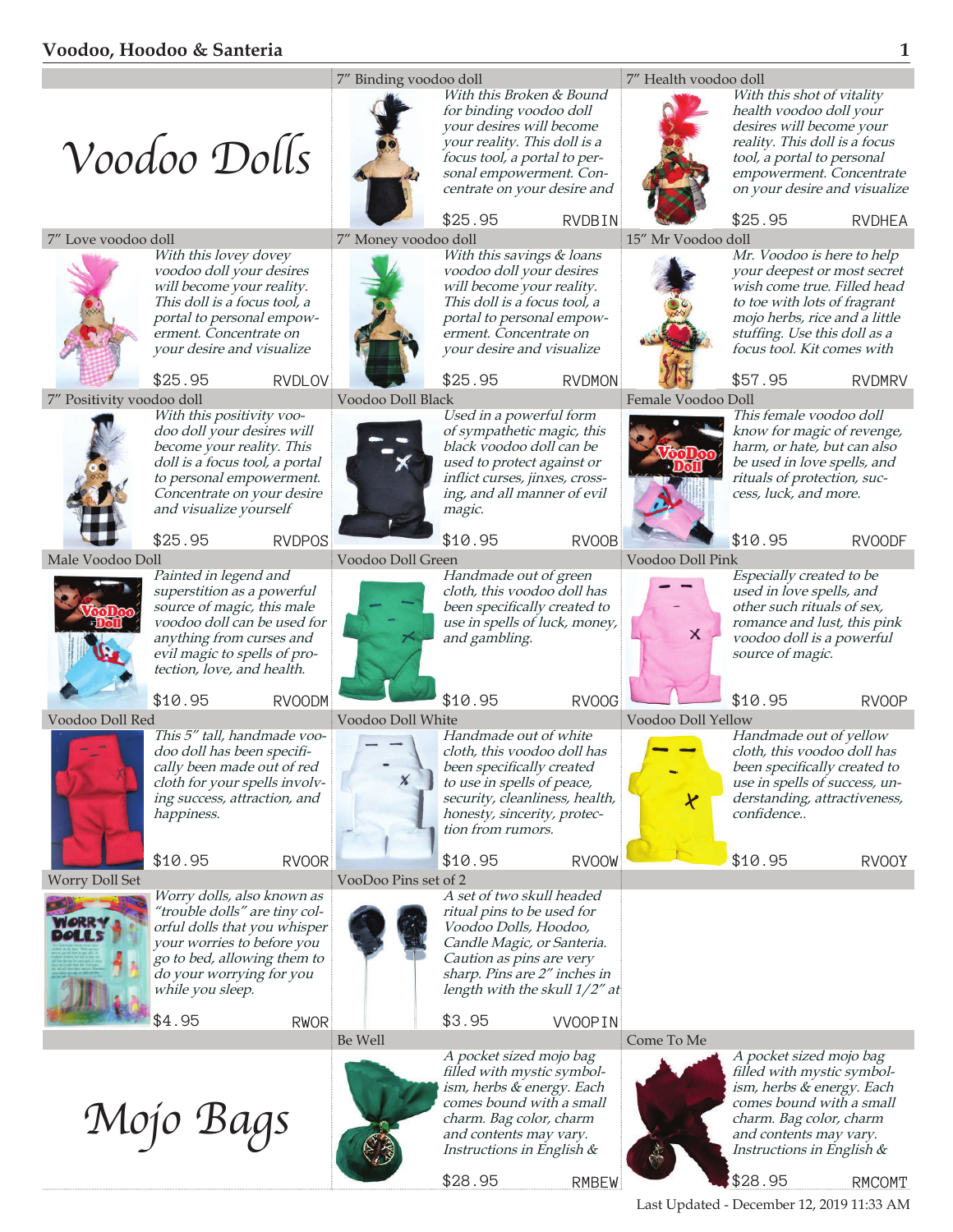## **Voodoo, Hoodoo & Santeria 2**

\$8.95 VPBLE



\$8.95 VPCASO

Last Updated - December 12, 2019 11:33 AM

\$8.95 VPDEVS